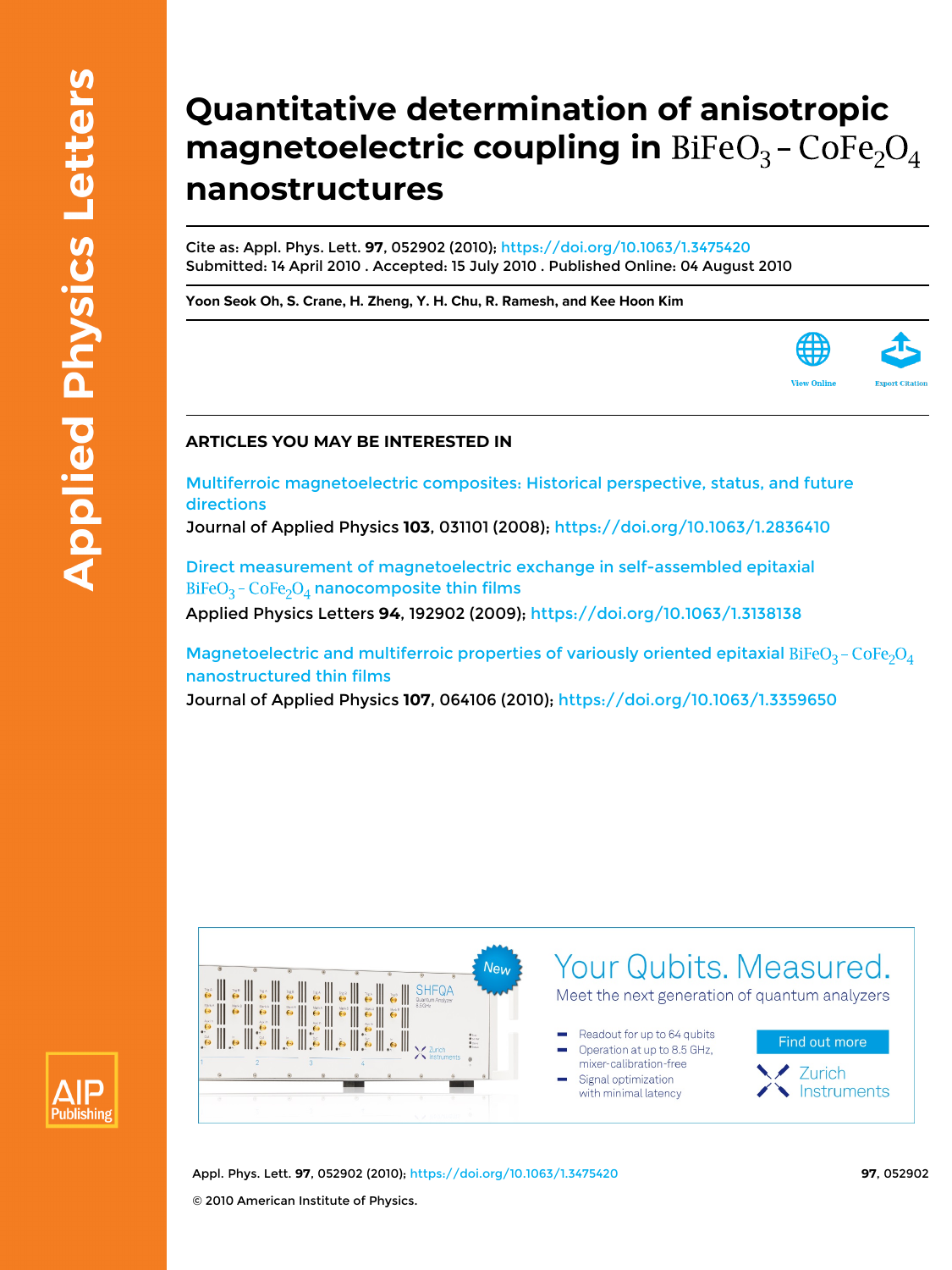## **[Quantitative determination of anisotropic magnetoelectric coupling](http://dx.doi.org/10.1063/1.3475420) in BiFeO3 –CoFe2O4 [nanostructures](http://dx.doi.org/10.1063/1.3475420)**

Yoon Seok Oh,<sup>1</sup> S. Crane,<sup>2</sup> H. Zheng,<sup>2</sup> Y. H. Chu,<sup>3</sup> R. Ramesh,<sup>2</sup> and Kee Hoon Kim<sup>1[,a](#page-1-0))</sup><br><sup>1</sup>CeNSCMR, Department of Physics and Astronomy, Seoul National University, Seoul 151-747, *Republic of Korea* 2 *Department of Materials Science and Engineering, University of California, Berkeley, California 94720, USA* 3 *Department of Materials Science and Engineering, National Chiao Tung University, HsinChu 30010, Taiwan*

(Received 14 April 2010; accepted 15 July 2010; published online 4 August 2010)

The transverse and longitudinal magnetoelectric susceptibilities (MES) were quantitatively determined for (001) heteroepitaxial  $BiFeO_3$ - $CoFe_2O_4$  nanostructures. Both of these MES values were sharply enhanced at magnetic fields below 6 kOe and revealed asymmetric line shapes with respect to the dc magnetic field, demonstrating the strain-induced magnetoelectric effect. The maximum transverse MES, which reached as high as  $\sim 60 \, \text{mV/cm}$  Oe, was about five times larger than the longitudinal MES. This observation signifies that transverse magnetostriction of the  $CoFe<sub>2</sub>O<sub>4</sub>$  nanopillars is enhanced more than the bulk value due to preferred magnetic domain alignment along the [001] direction coming from compressive, heteroepitaxial strain. © 2010 *American Institute of Physics*. doi[:10.1063/1.3475420](http://dx.doi.org/10.1063/1.3475420)

The magnetoelectric (ME) effect is a physical phenomenon in which the electric polarization  $P$  (magnetization  $M$ ) is modulated by the magnetic field  $H$  (electric field  $E$ ). There is a growing interest in the application of ME effects toward various devices, including magnetic sensors<sup>1</sup> and energy harvesters.<sup>2</sup> As such, numerous efforts have been made to obtain strong ME couplings in ME composites made of ferroelectric (or piezoelectric) and ferromagnetic materials.<sup>3[,4](#page-3-3)</sup> In these types of ME composites, *P* is varied with *M* via the strain  $(u)$ -coupling at the interface between the piezoelectric and magnetostrictive phases. Thus, the configuration of this interface is a significant control parameter for determining the extent of  $ME$  coupling.<sup>1</sup> In this respect, a layered sandwich structure [i.e., (2-2) structures] produces a larger ME coupling than for particulates that are dispersed in a matrix  $[i.e., (0-3)$  structures] because the former has a larger interface area. In contrast, this common practice cannot be applied to multilayered thin films, where clamping of the nonmagnetic substrate can prevent strain-coupling between the layers.<sup>5</sup>

In 2004, an epitaxial thin film composed of  $\text{CoFe}_{2}\text{O}_{4}$ (CFO) nanopillars embedded in a BaTiO<sub>3</sub> (BTO) matrix [i.e.,  $(1-3)$  structures] was grown and suggested to be an alternative to circumvent the substrate clamping effect. On the other hand, it has been quite difficult to determine quantitatively the ME coupling of such nanostructures and, more generally, numerous ME films, except observing the existence of nontrivial ME coupling.<sup>6</sup> One dominant reason for this difficulty is that the ME voltage signal is proportional to the film thickness; it typically becomes smaller than  $1 \mu V$  for film thicknesses less than 1  $\mu$ m. To overcome this difficulty, a large ac magnetic field  $(H_{ac})$  of up to  $\sim$ 1 kOe was recently used to obtain the effective MES as a function of  $H_{ac}^{7,8}$  $H_{ac}^{7,8}$  $H_{ac}^{7,8}$  $H_{ac}^{7,8}$  However, direct measurements of the MES based on a conventional scheme that employs small  $H_{ac}$  values with variations in the

dc magnetic field  $(H_{dc})$  would be useful for understanding the ME coupling of numerous multiferroic films or nanostructures at the quantitative level. In this work, by use of the conventional scheme, we provide experimental evidences that a 300 nm thick  $BiFeO_3-CoFe_2O_4$  (BFO–CFO) nanostructure has a peculiar MES anisotropy that is not expected in bulk forms of those materials.

The self-assembled epitaxial BFO–CFO film with thickness of 300 nm was grown on a  $(0.01)$  SrRuO<sub>3</sub>/SrTiO<sub>3</sub> substrate by pulsed laser deposition. $9$  The film had the CFO nanopillars embedded in a BFO matrix with a volume fraction of 1:1. Top electrodes  $Pt/SrRuO<sub>3</sub>$  were deposited on the film surface [Fig.  $1(a)$  $1(a)$ ]. For magnetic hysteresis measurements, a vibrating sample magnetometer was utilized. For ferroelectric hysteresis loops, the displacement current was measured using a fast digitizer and a high voltage amplifier.

To investigate the MES ( $\alpha = \frac{\delta P}{\delta H_{ac}}$ ), especially for thin films, we developed a highly sensitive ME susceptometer that operates inside the PPMS (Quantum Design). A pair of solenoids was designed to induce a  $H_{ac}$  of  $\sim$  4 Oe inside the solenoid pair and a voltage pick-up coil was used to determine the phase of  $H_{ac}$ . In particular, modulated charges, instead of voltages, were measured using a high-impedance

<span id="page-1-1"></span>

FIG. 1. (Color online) (a) Schematic picture, (b) AFM image, and (c) XRD pattern of the BFO–CFO film with nanopillar structures.

<span id="page-1-0"></span>a)Electronic mail: khkim@phya.snu.ac.kr.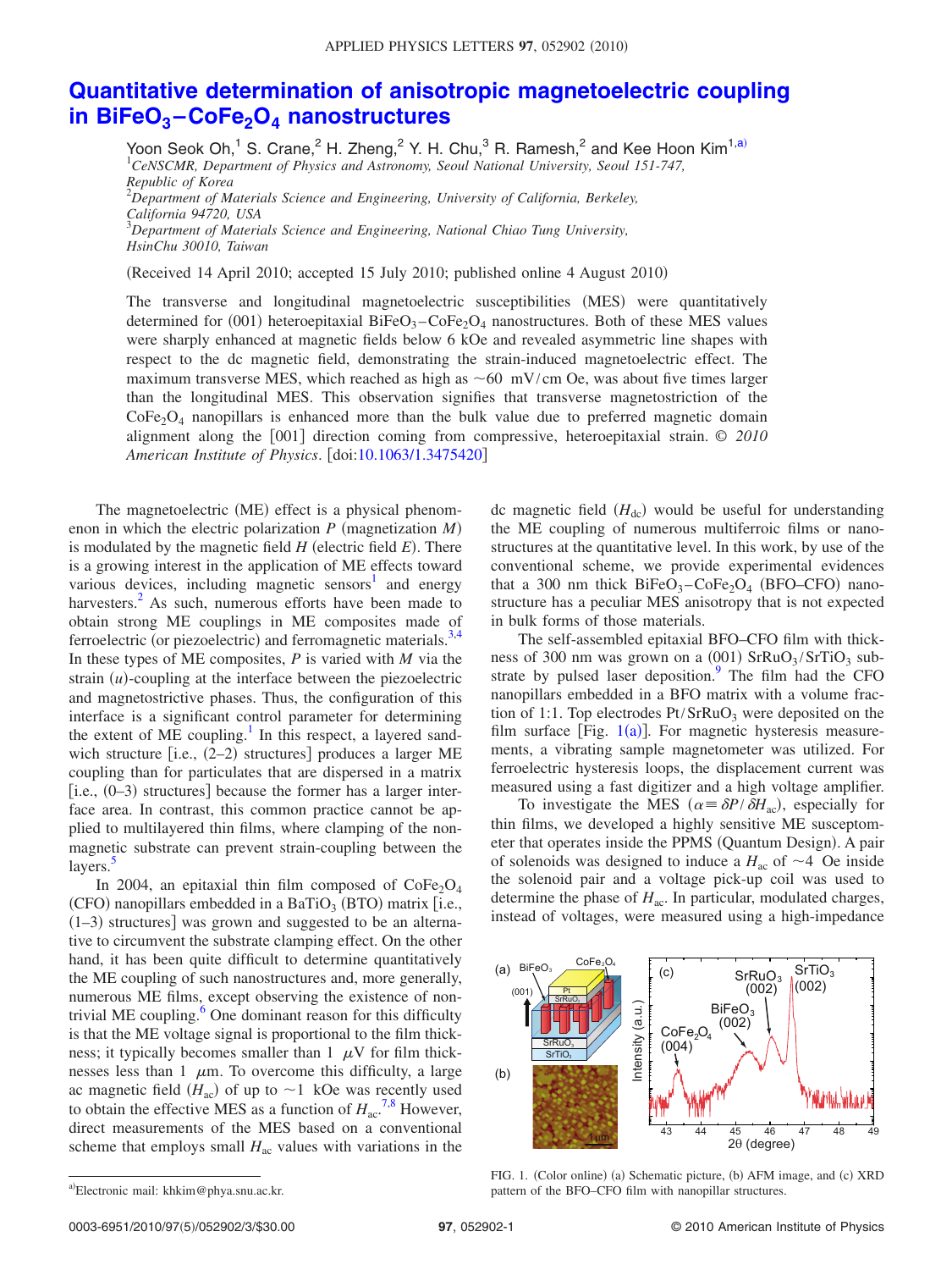<span id="page-2-0"></span>

FIG. 2. (Color online) (a) Magnetic hysteresis loops for the in-plane and out-of-plane directions measured at 300 K. *M* is normalized to the volume fraction of CFO. (b)  $J_{PE}(E)$  (solid circle) was integrated to estimate the  $P$ - $E$ hysteresis loop (solid line).

charge amplifier with a gain factor of  $10^{12}$  V/C. This makes the amplified signal independent of film thickness but proportional to electrode area so that the signal-to-noise ratio was improved. Based on this scheme, we were able to detect small ME charges in a thin film with a thickness  $\sim$ 40 nm and a circular electrode of diameter  $\sim$ 100  $\mu$ m. The lowest charge noise  $(\Delta Q)$  was  $\sim 10^{-17}$  C, which corresponded to a voltage noise of  $\Delta Q / C_s$  (*C<sub>s</sub>*=sample capacitance). The determined  $\alpha$  could be converted into the MES expressed as a voltage unit  $\alpha_E = \delta E / \delta H_{ac}$  using the relationship  $\alpha = \varepsilon \alpha_E$ , where  $\varepsilon$  is the absolute permittivity of a specimen.

Figure  $1(b)$  $1(b)$  shows an atomic force microscopy (AFM) image of the BFO–CFO film, in which the CFO phase appears as rectangles embedded in the BFO matrix.<sup>9</sup> Fig.  $1(c)$  $1(c)$ further shows an x-ray diffraction (XRD) pattern of the film obtained through a  $\theta - 2\theta$  scan around the (002) SrTiO<sub>3</sub> peak. The distinct  $(00l)$  peaks of CFO, BFO, and SrRuO<sub>3</sub> are consistent with the previous result<sup>9</sup> that each phase was epitaxially grown on the  $SrTiO<sub>3</sub>$  substrate. The *d*-spacing of the CFO nanopillars was estimated as  $2.0867$  Å from the  $(004)$ peak. This indicates a compressive strain along the  $[001]$ direction,  $u_{001}$ =−0.33%, compared with the bulk CFO. Figure  $2(a)$  $2(a)$  shows the magnetic hysteresis loops measured along the in-plane (i.e.,  $H \parallel [100]$ ) and out-of-plane (i.e.,  $H \parallel [001]$ ) directions. The saturated moment of  $\sim$ 3.4  $\mu_B$ /f.u. for both directions was in good agreement with the reported CFO value.<sup>[10](#page-3-9)</sup> Moreover, there existed a large uniaxial magnetic anisotropy with an easy axis along the  $[001]$  direction. A linear extrapolation of the in-plane loop yielded a magnetic anisotropy field of  $\sim$ 25 kOe. In a previous study on BTO– CFO nanostructures, the compressive strain of CFO caused by heteroepitaxial growth was found to be a primary contribution to the uniaxial magnetic anisotropy; $\frac{11}{11}$  a large magnetic anisotropy field of 51 kOe was observed for  $u_{001}$ =  $-1.1\%$ , while the anisotropy field decreased for smaller  $u_{001}$ . Therefore, even in the BFO–CFO film studied here, the magnetic anisotropy field of  $\sim$  25 kOe seems to originate from the presence of a compressive, heteroepitaxial strain of  $u_{001}$ =−0.33% inside the CFO nanopillars.

To determine the  $P-E$  loop, displacement current  $J(E)$ was measured while negative, positive, and zero biases were applied successively in sequence (i.e.,  $-E$  to *E* to 0). The  $J(E)$  curve showed two extremes at  $-500$  kV/cm and 200 kV/cm, at which a reversal of *P* occurred. In addition to these extremes, a nonlinear background was found in the  $J(E)$  curve. This could have been from either a Schottky barrier at the interface or a ferroelectric diode effect.<sup>12,[13](#page-3-12)</sup> After subtracting the nonlinear background, the remaining

<span id="page-2-1"></span>

FIG. 3. (Color online) (a) Transverse  $(\alpha_{31})$  and (b) longitudinal MES  $(\alpha_{33})$ of the BFO–CFO nanostructure at 300 K. (c) Dashed (solid) lines represent the transverse  $(\lambda_{31})$  and longitudinal  $(\lambda_{33})$  magnetostriction curves of a  $Co_{0.8}Fe_{2.2}O_4$  crystal with the demagnetized (single) magnetic domain. (d) Demagnetized, (e) single, and (f) preferred magnetic domain patterns of CFO are schematically drawn.

current density  $J_{PE}(E)$  was integrated. In the obtained  $P$ -*E* loop [Fig.  $2(b)$  $2(b)$ ], the polarization value was normalized by the volume fraction of BFO. The saturated  $P(P_s)$  of ~62  $\mu$ C/cm<sup>2</sup> is comparable to the previously obtained value in an epitaxial  $(001)$  BFO film.<sup>14</sup> After fully poling the sample along the positive *P* direction, i.e., top electrode direction as indicated in the inset of Fig.  $2(b)$  $2(b)$ , all the MES measurements were subsequently performed.

Figure [3](#page-2-1) summarizes transverse  $(\alpha_{31})$  and longitudinal  $(\alpha_{33})$  MES curves as a function of  $H_{\text{dc}}$ . We note that the similar  $\alpha_{31}$  and  $\alpha_{33}$  curves were obtained at many different electrode spots of the same film and at those of the same kind of nanostructured film with a thickness  $\sim$ 40 nm. The  $\alpha_{31}$  clearly shows a sign reversal with the direction of  $H_{dc}$ and develops extreme points at  $H_{dc} = \pm 6$  kOe. This is the archetypal line shape expected in the strain-coupled ME media composed of piezoelectric and magnetostrictive materials, supporting that the measured MES data are reliable. In addition, the  $\alpha_{33}$  curve exhibited an asymmetric line shape with  $H_{\text{dc}}$ , which was similar to the case of  $\alpha_{31}$ . However, in this  $\alpha_{33}$  curve, a small but non-negligible offset at  $H_{dc}=0$ was observed, of which value was proportional to the electrode area. Thus, this offset was attributed to a small contribution from eddy currents generated inside the electrode due to  $\delta H_{ac}$ . Except for this offset, the  $\alpha_{33}$  curve was almost an odd function of  $H_{\text{dc}}$ . This further supports that the straincoupling is a dominant source of the longitudinal ME effect as well.

As shown in Fig. [3,](#page-2-1)  $\alpha_{31} > 0$  for  $H_{dc} > 0$  while  $\alpha_{33} < 0$  for  $H_{\text{dc}} > 0$ . This experimental result reflects that  $P_3$  (i.e.,  $P\parallel$ [001]) increases under  $H_{dc}\parallel$ [100], while  $P_3$  decreases under  $H_{dc}$  [001]. When the  $H_{dc}$  [100] was applied to the CFO crystal, the transverse magnetostriction  $(\lambda_{31})$  was positive [dashed lines in Fig.  $3(c)$  $3(c)$ ]. Thus, the CFO nanopillars and the BFO matrix, via strain-coupling, were expected to be elongated along the  $[001]$  direction.<sup>15</sup> It is known from an earlier study that  $P_3$  increases due to the rotation of  $P$  with increasing length along the  $[001]$  direction.<sup>16[,17](#page-3-16)</sup> Therefore, the observation of  $\alpha_{31} > 0$  for  $H_{dc} > 0$  can be qualitatively under